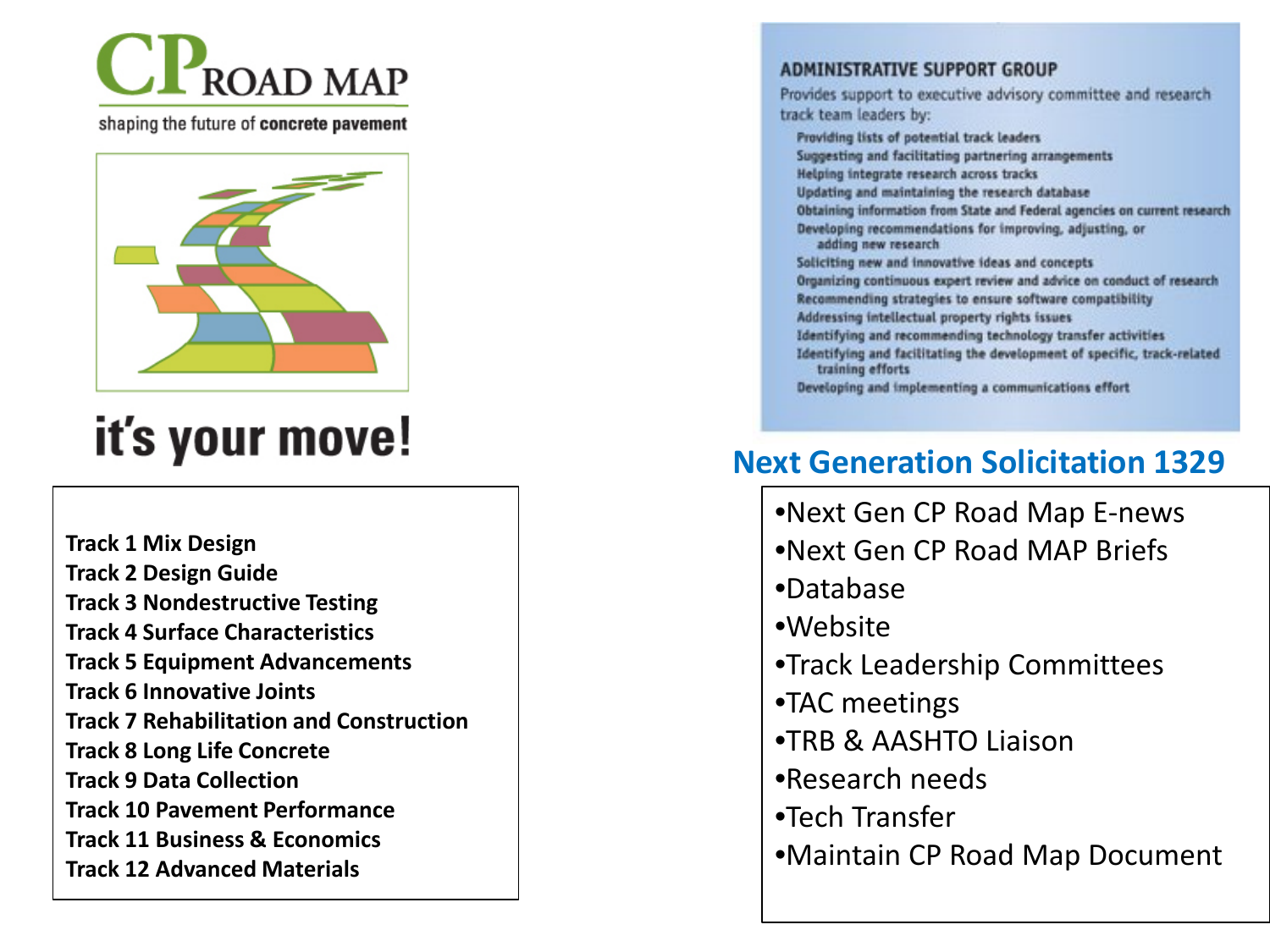## Managing the CP Road Map 10 year, \$250 million Project

- Oversight relies on a cooperative executive advisory committee (federal, state, and industry)
- Decentralized, recruiting research track team leaders to bring stakeholders to pool resources.
- Requires a **full-time administrative support group** dedicated to supporting research coordination, conduct, and implementation.